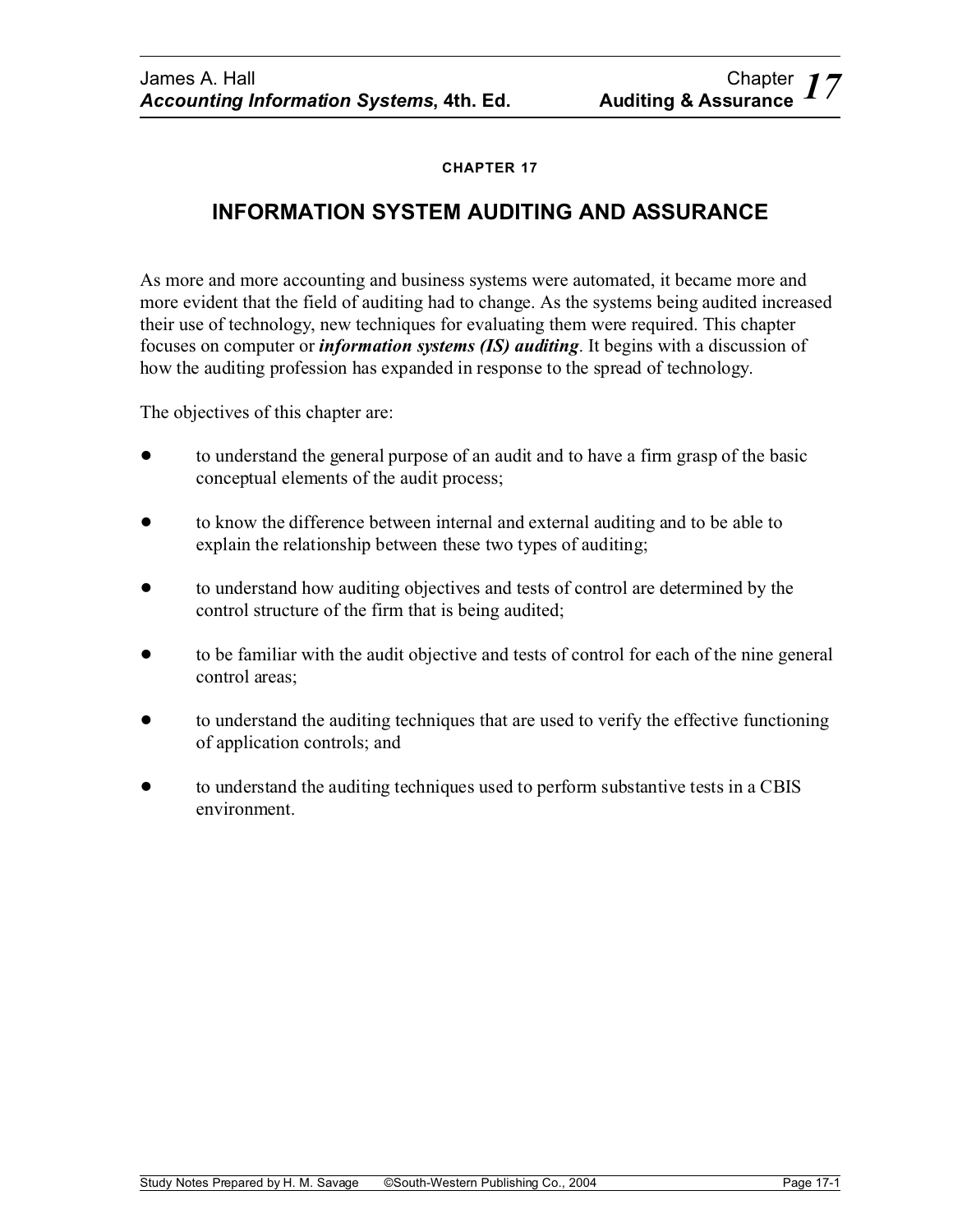#### **I. Attest Services versus Assurance Services**

Because AIS is a prerequisite to the auditing course on many campuses, it is understandable that you not be too sure of the nature and purpose of an *audit*. This introduction is, of necessity, brief. It will not take the place of your auditing course. But it is a start. Read carefully to distinguish between traditional auditing (the *attest* function) and the emerging field of *assurance services*. **Fig. 17-1, on page 861,** is a schematic of the relationship.

A. What is a Financial Audit?

**Auditing** is a form of *independent* attestation (or verification) performed by an *expert* who expresses an *opinion* about the *fairness* of a company's financial statements. Independence is of great importance since it is fundamental to stakeholder confidence in the audit opinion.

Conduct of an audit involves studying the client organization, evaluating the internal controls of the system to see how it works, and evaluating the information in the system.

B. Auditing Standards

You are familiar with GAAP, Generally Accepted Accounting Principles. These must be followed by companies required by SEC regulation to provide financial statements. In order for users to be confident that the audit did examine the books thoroughly, the external auditor must follow *GAAS, Generally Accepted Auditing Standards*. This section introduces GAAS, in particular, the *Statements on Auditing Standards* issued by the AICPA as needed, since 1972. Early in the text you were introduced to SAS 78. Read carefully the discussion related to **Table 17-1, on page 863.**

C. External Auditing versus Internal Auditing

Many of the same tasks are often carried out by external auditors and by individuals who are employees of the client. These employees who are involved in audit-related activities are called *internal auditors*. Although employed by the client firm, many duties can be conducted with a reasonable level of objectivity if the internal auditors report to the *audit committee* of the board of trustees, and not to the controller, who is responsible for the accounting system. Rather than representing the interests of

#### **Notes**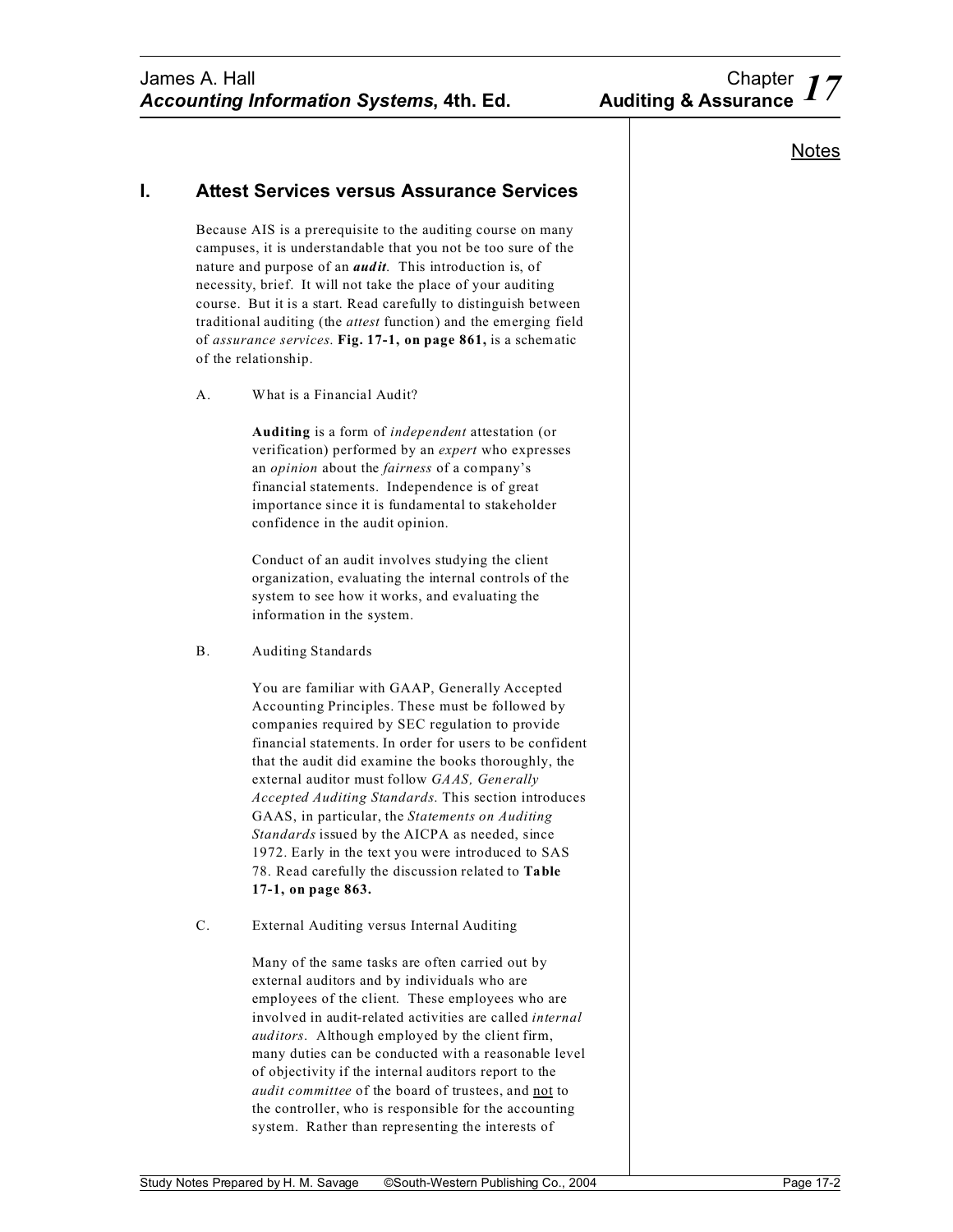# James A. Hall Chapter 17<br>**Accounting Information Systems, 4th. Ed.** Auditing & Assurance 17 **Accounting Information Systems, 4th. Ed.**

|        | external stakeholders, they serve the best interests of<br>the client organization itself.                                                                                                                                                                                                      |  |
|--------|-------------------------------------------------------------------------------------------------------------------------------------------------------------------------------------------------------------------------------------------------------------------------------------------------|--|
|        | Your text presents the standard definition of auditing<br>and discusses the key elements. This is brief but<br>good.                                                                                                                                                                            |  |
| D.     | What is an Information Technology (IT) Audit?                                                                                                                                                                                                                                                   |  |
|        | IT auditing refers to the part of an audit that involves<br>the computerized elements of an accounting<br>information system. It is here that the elements of<br>auditing are present. Note in particular, the discussion<br>of audit objectives. See Table 17-2, on page 866.                  |  |
| Ε.     | The Structure of an IT Audit                                                                                                                                                                                                                                                                    |  |
|        | Fig. 17-2, on page 867, is a schematic of an IT audit<br>showing three phases: audit planning, tests of<br>controls (tests of the system), and substantive testing<br>(tests of the <u>data</u> in the system). Each of these phases<br>is comprised of several steps. The discussion is clear. |  |
|        | <b>Assessing Audit Risk and Designing Tests</b><br>of Controls                                                                                                                                                                                                                                  |  |
| exist. | Several concerns face an auditor-that material errors do exist<br>in the accounting system and that the audit will <i>not</i> detect                                                                                                                                                            |  |
|        | them. The text discusses <i>audit risk</i> -the probability that an<br>auditor will render a clean audit opinion when material errors                                                                                                                                                           |  |
| А.     | <b>Audit Risk Components</b>                                                                                                                                                                                                                                                                    |  |
|        | There are three basic components of audit risk:                                                                                                                                                                                                                                                 |  |
|        | inherent risk.<br>control risk, and<br>detection risk.                                                                                                                                                                                                                                          |  |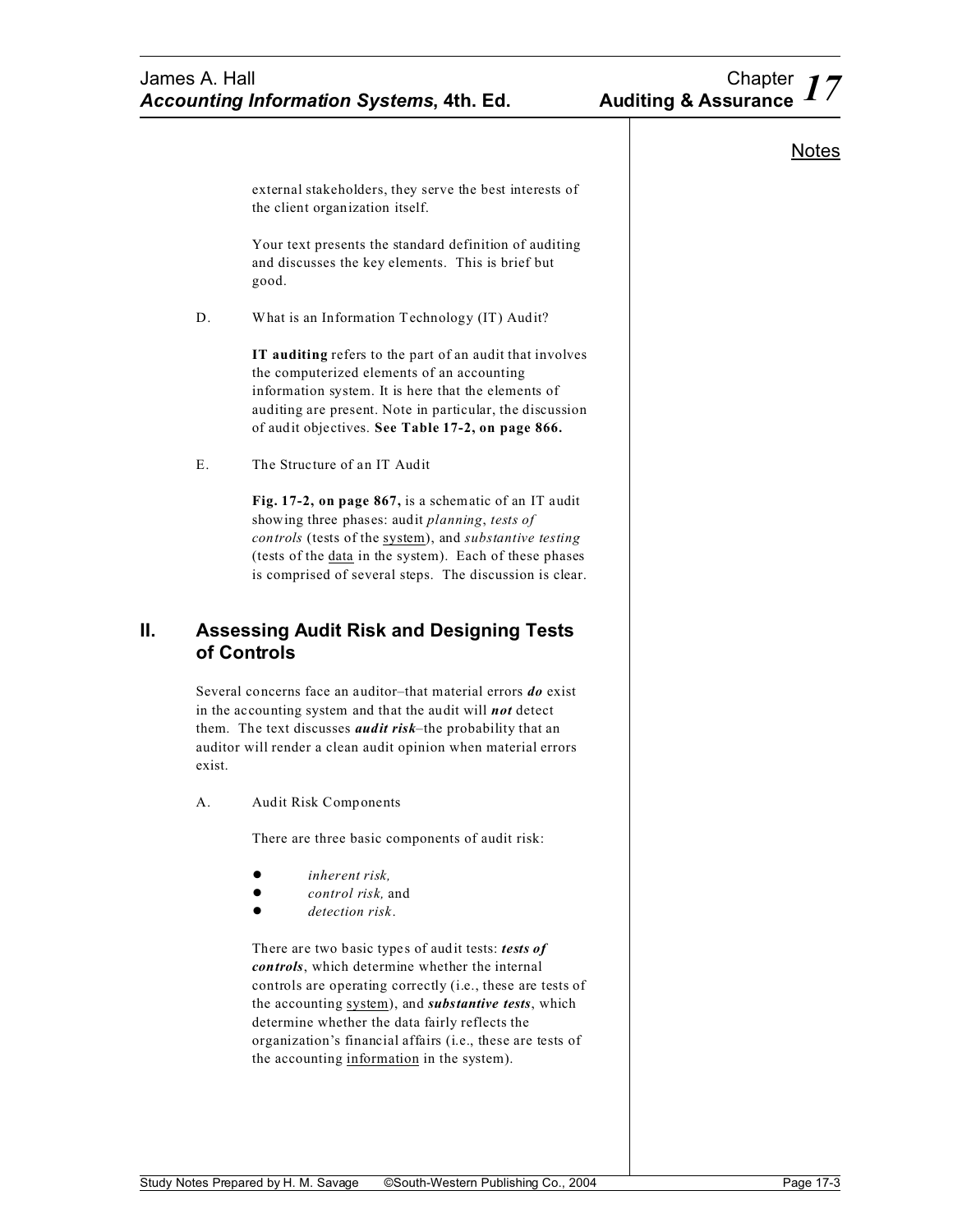**Notes** 

#### B. Relationship between Tests of Controls and Substantive Tests

The results of the tests of controls have great impact on the extent of substantive testing required. If the internal controls system is judged to be strong, less substantive testing is needed. Or, if the controls are deemed to be weak, more testing must be done to judge the data.

# **III. Tests of General Controls**

This section of the text follows the framework developed in Chapter 15 with regard to general controls. The next section focuses on application controls. But first, you must understand the concept of an *audit objective*.

A. Developing Audit Objectives

The objective(s) of any audit test relates to the exposures that may threaten the organization's activities and the internal controls that are in place. The approach that will be taken will relate *risk, control, the audit objective,* and the appropriate *audit procedure.* Significant professional judgment is required in practice.

**Table 17-3, on pages 870-01,** summarizes exposures and controls in a CBIS environment. Use this as your guide for reading the related narrative. For each area of control, the objectives and procedures are presented.

B. Testing Operating System Controls

Recall the objectives of operating system that we discussed in Chapter 15. The relevant control techniques are intended to verify that policies are strong enough to protect the operating system. These controls appear quite rigorous. But one disaster will make you a believer. The audit objectives and audit procedures are presented for each of five areas: *access privileges, password policy, virus control, audit trail controls,* and *fault tolerance.*

C. Testing Data Management Controls

Data management controls are comprised of *backup controls* and *access controls*. The need for both should be clear.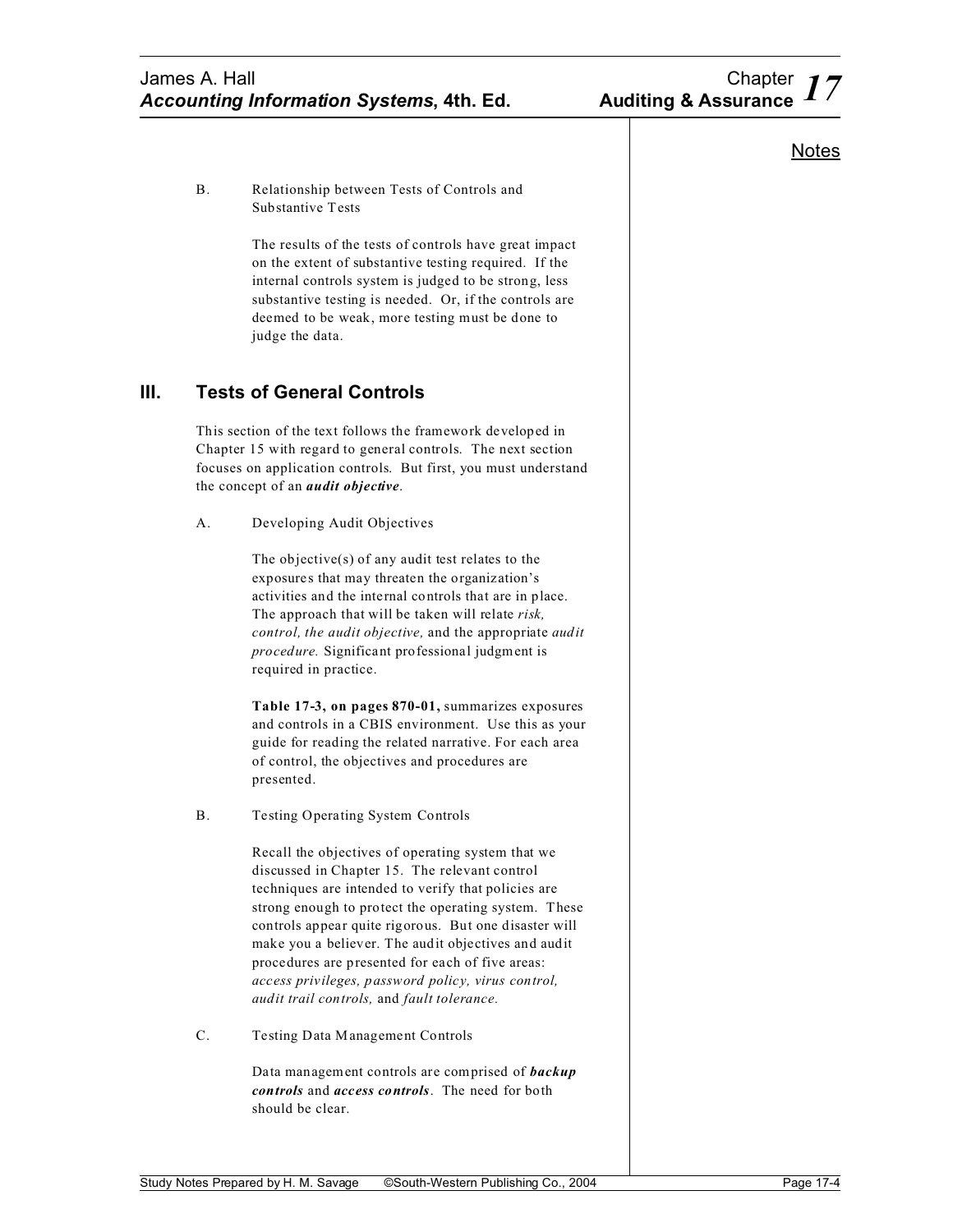**Notes** 

| Testing Organizational Structure Controls<br>D.<br>We have discussed several times the fact that the<br>location of separation of duties shifts in the CBIS<br>environment. This is reflected in the tests examined<br>here.                                                                                                                                                                                                                                                                                                                                                                                    |
|-----------------------------------------------------------------------------------------------------------------------------------------------------------------------------------------------------------------------------------------------------------------------------------------------------------------------------------------------------------------------------------------------------------------------------------------------------------------------------------------------------------------------------------------------------------------------------------------------------------------|
|                                                                                                                                                                                                                                                                                                                                                                                                                                                                                                                                                                                                                 |
|                                                                                                                                                                                                                                                                                                                                                                                                                                                                                                                                                                                                                 |
| Е.<br><b>Testing System Development Controls</b>                                                                                                                                                                                                                                                                                                                                                                                                                                                                                                                                                                |
| This type of control is extremely important for<br>confidence in the output of the system. Not only must<br>procedures be followed throughout the SDLC, but the<br>system must have been justified and documented.<br>The review of SDLC documentation is a good<br>check on the process itself.                                                                                                                                                                                                                                                                                                                |
| F.<br>Testing System Maintenance Controls                                                                                                                                                                                                                                                                                                                                                                                                                                                                                                                                                                       |
| The seventh stage of the SDLC is system<br>maintenance. During the system's life, things often<br>need to be changed. Just as the recording of financial<br>transactions should only happen if authorized,<br>changes in an existing system, i.e., system<br>maintenance, should occur only with proper<br>authorization and under strict control-in order to<br>protect system integrity. The techniques discussed<br>assume some programming knowledge.                                                                                                                                                       |
| G.<br><b>Testing Computer Center Security</b>                                                                                                                                                                                                                                                                                                                                                                                                                                                                                                                                                                   |
| The objectives of computer center security should be<br>obvious, by now. The tests that must be made will<br>not be very exciting, but without the computer center,<br>most firms would be unable to conduct business and<br>would soon close their doors. This is true both from<br>physical construction and backup power to full scale<br>disaster recovery. Note the importance given to<br>critical applications, first discussed in Chapter 15.<br>The disaster recovery plan must be tested often<br>because of changes in the organization, the<br>environment, the system, and the personnel involved. |
| Н.<br>Testing Internet and Intranet Controls                                                                                                                                                                                                                                                                                                                                                                                                                                                                                                                                                                    |

There is little point in communicating electronically if the information is not transferred correctly or if it can be easily intercepted. Communication controls are designed to assure accurate communication, prevent unauthorized access, and make any data that is intercepted worthless.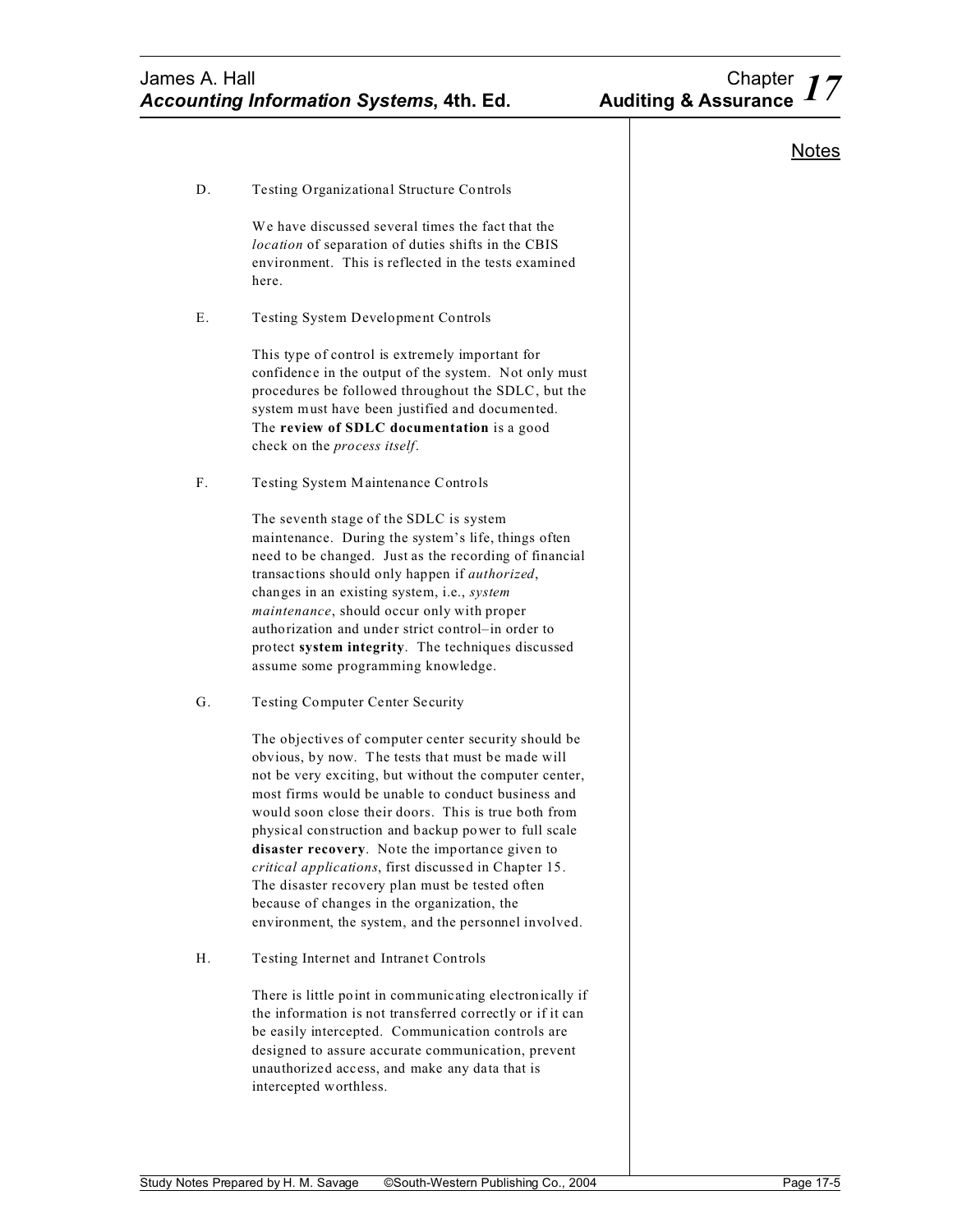I. Testing Electronic Data Interchange Controls

The value of EDI has been discussed before. If it is of benefit to trading partners, it is worth protecting. *Authorization, validation,* and *access* are key factors. With the absence of a paper trail, the issue of the *audit trail* deserves special attention.

J. Testing Personal Computer Controls

The problems inherent in the personal computer environment should not be underestimated. There is a connection with *end-user controls* that were discussed in Chapter 16. The text focuses on three areas of concern that are of special importance in the personal computer environment: *access, segregation of duties, backup*, and *systems development and maintenance.* Read this carefully. You will work in organizations "littered" with personal computers.

# **IV. Testing Computer Applications**

The last area of exposure to be considered involves *application controls*. All that has been covered up to now related to *general controls*. Application controls fall into two classes: *tests of application controls*, and *tests of the transaction details and account balances*. The latter are *substantive tests* and are covered in the next section of the chapter. Tests of controls are considered below.

When computerized, or automated, accounting systems first made their entrance into the business world, auditors were frequently faced with a "black box" that they did not understand but which processed much of the data about which they were asked to voice an opinion. Initially they "audited *around* the computer" by observing input and observing output and checking for mutual consistency. Although adequate, it was nonetheless inefficient. Also, the evaluation of the internal control system was hampered. It was often impossible to trace an *audit trail* through the automated parts of the system. If an application had a material effect on the financial statements, auditing around the computer may not have been acceptable.

The second approach to auditing computer systems has been called *auditing through* the computer. It requires the ability to trace transaction paths from input to output through all parts of the system–manual and automated. The flow of data must be verified as it moves through the system, and the contents of machine readable files must be examined. Internal controls are tested *as they operate on the data*. The black box is gone.

## **Notes**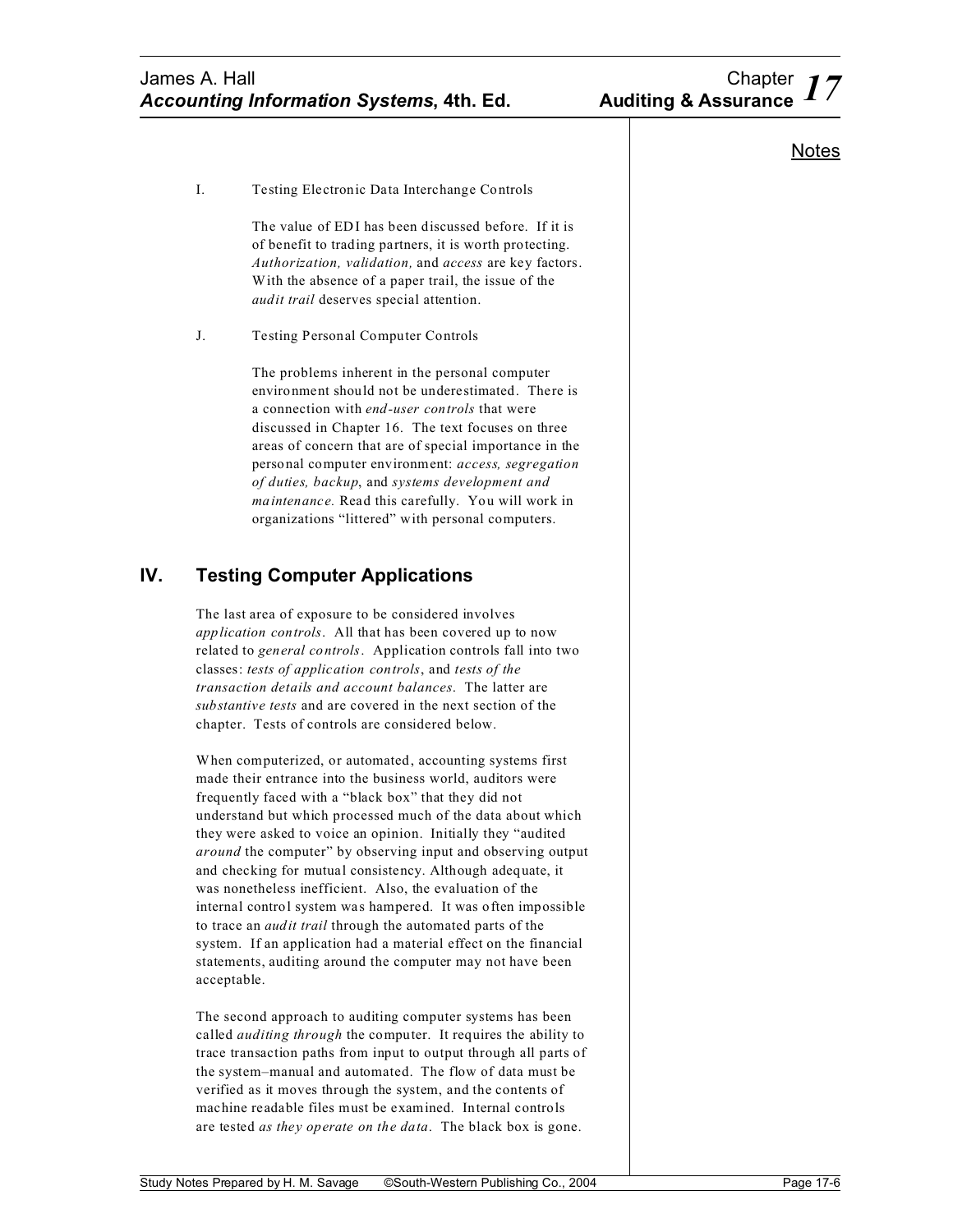# *17* James A. Hall Chapter *Accounting Information Systems***, 4th. Ed. Auditing & Assurance**

**Notes** 

The current trend is toward *auditing with the computer,* using the computer as a *tool* of the audit. The computer is used as a tool for examining the data, accessing the files, retrieving records at will, extracting statistical samples, and performing test calculations. Use of the computer has made feasible a great many procedures which would otherwise have been impractical from a clerical standpoint. The major problem that this last method creates is that practicing auditors are required to have extensive and up-to-date knowledge of computer systems. It is difficult to stay abreast of changes in technology. This has created a new demand for continuing professional education.

A. Black Box Approach

Note the advantages and disadvantages of this approach.

B. White Box Approach

Auditing *through the computer* can be called the "white box approach" to contrast it to the "black box approach." A number of tests of controls are discussed. The purposes of these different tests will help you appreciate the concerns faced by an auditor.

C. White Box Testing Techniques

Five proven procedures are described:

- ! *test data method*
- ! *base case system evaluation,*
- ! *tracing,*
- ! *integrated test facility,* and
- ! *parallel simulations.*

These are very complex techniques. Focus on the key objectives. The first three are variations of the same method. They all work *through the computer*. The last two actually use the computer as a tool of the audit–*auditing with the computer*.

D. The Integrated Test Facility

The *integrated test facility* builds auditability *into* the system. Both the logic of the application and the controls are tested during normal operation. The computer is now part of the audit process–the audit is being done *with the computer*. Focus on the advantages and disadvantage of this method. You will learn more about it in your auditing course.